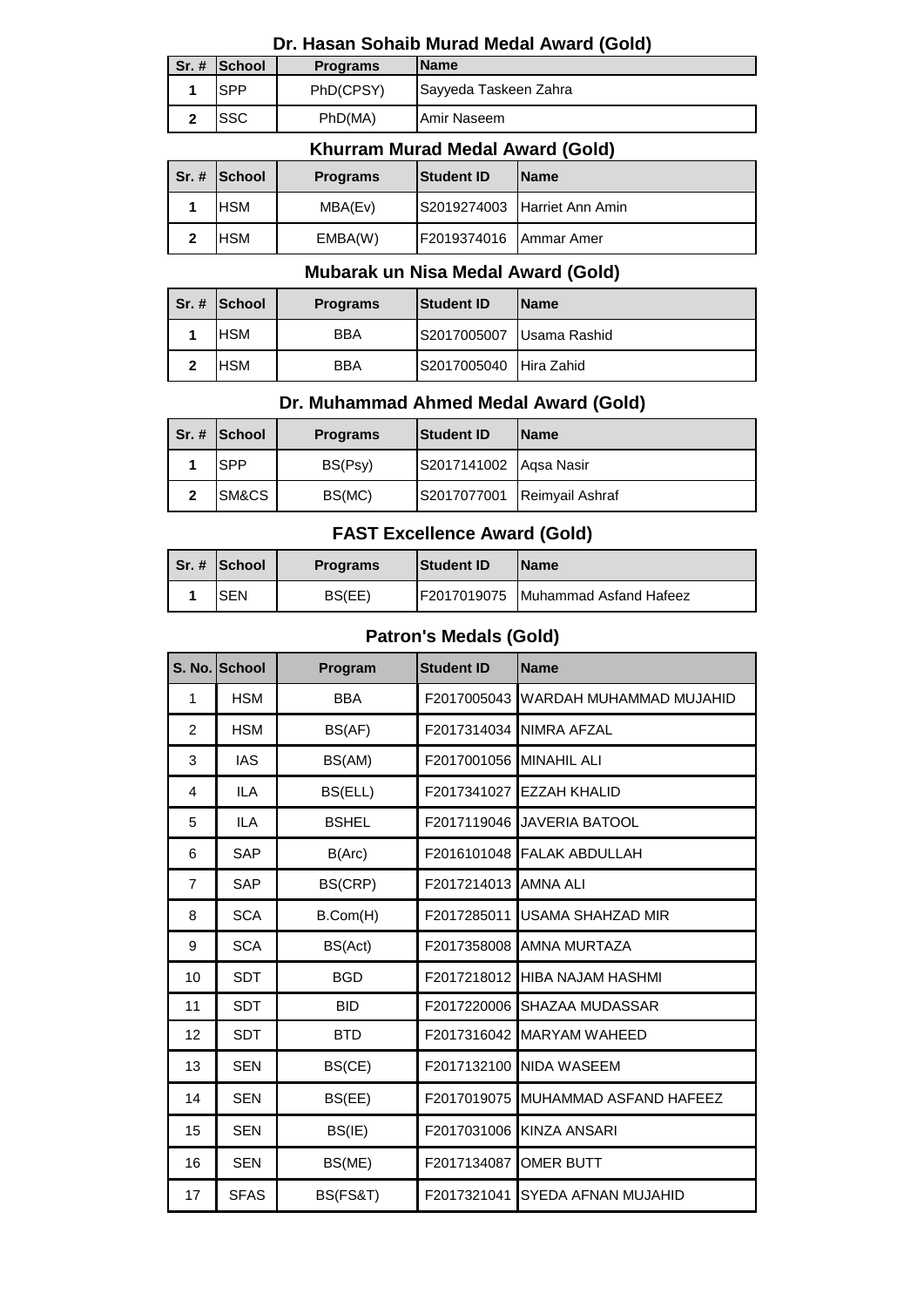| 18 | <b>SHS</b> | <b>DNS</b> |             | F2016242016 ZOYA FAISAL     |
|----|------------|------------|-------------|-----------------------------|
| 19 | <b>SLP</b> | <b>LLB</b> |             | F2016117012 FAZEEL AHMED    |
| 20 | SM&CS      | BS(MC)     | F2017077037 | <b>ALEEMA DODHY</b>         |
| 21 | SM&CS      | BS(MC)     |             | F2017077102 MUNEIMA MAQSOOD |
| 22 | <b>SPP</b> | BS(Psy)    | F2017141027 | AROOJ ZAMAN                 |
| 23 | <b>SSC</b> | BS(BC)     | F2017232023 | <b>NIDA SHAHZAD</b>         |
| 24 | <b>SSC</b> | BS(BT)     | F2017231079 | ABDUL RAFAY PIRZADA         |
| 25 | <b>SSC</b> | BS(CH)     | F2017067043 | <b>SAMIYAH DAR</b>          |
| 26 | <b>SSC</b> | BS(MA)     | F2017070019 | ALI RAZA                    |
| 27 | <b>SSC</b> | BS(PH)     | F2017068011 | <b>HAFSA ARSHAD</b>         |
| 28 | SSS&H      | BS(IR)     | F2017188011 | <b>GHAZIA NOUREEN</b>       |
| 29 | SSS&H      | BS(PS)     | F2017126014 | <b>TEHREEM SAEED</b>        |
| 30 | <b>SST</b> | BS(CS)     | F2017266351 | <b>HABIBA NAEEM</b>         |

# **Rector's Medals (Silver)**

|                | S. No. School | Program      | <b>Student ID</b> | <b>Name</b>               |
|----------------|---------------|--------------|-------------------|---------------------------|
| $\mathbf{1}$   | <b>HSM</b>    | BBA(H)       | F2017005154       | <b>SUMAN ELYAS</b>        |
| $\overline{2}$ | <b>HSM</b>    | <b>BBIS</b>  | F2017054042       | <b>MAHRUKH FAROOQI</b>    |
| 3              | <b>IAS</b>    | BS(AMET)     | F2017206031       | SYED MUHAMMAD BASIT ALI   |
| 4              | <b>IAS</b>    | BS(AM)       | F2017001039       | <b>KHALOOD NAZ</b>        |
| 5              | <b>ILA</b>    | <b>BSHEL</b> | F2017119048       | <b>FIZZA HASAN</b>        |
| 6              | SAP           | B(Arc)       | F2016101023       | MUHAMMAD ABBAS            |
| $\overline{7}$ | <b>SAP</b>    | BS(CRP)      | F2017214008       | <b>ASRA HAFEEZ</b>        |
| 8              | <b>SCA</b>    | B.Com(H)     | F2017285064       | MUHAMMAD DANIYAL          |
| 9              | <b>SDT</b>    | <b>BFD</b>   | F2017125046       | <b>MOMINA WAHEED</b>      |
| 10             | <b>SDT</b>    | <b>BGD</b>   | F2017218004       | <b>FATIMA AZIZ</b>        |
| 11             | <b>SDT</b>    | <b>BGD</b>   | F2017218010       | RABIA IDREES              |
| 12             | <b>SDT</b>    | <b>BTD</b>   | F2017316004       | RABIA WALI                |
| 13             | <b>SEN</b>    | BS(CE)       | F2017132041       | <b>FATIMA RAFIQUE</b>     |
| 14             | <b>SEN</b>    | BS(EE)       | F2017019003       | <b>BASMAH AHMAD</b>       |
| 15             | <b>SEN</b>    | BS(ME)       | F2017134049       | MUHAMMAD UMAIR            |
| 16             | <b>SHS</b>    | <b>DNS</b>   | F2016242082       | <b>HIRA EJAZ</b>          |
| 17             | <b>SLP</b>    | <b>LLB</b>   | F2016117022       | <b>AQSA JAVED</b>         |
| 18             | <b>SLP</b>    | <b>LLB</b>   | F2016117040       | <b>SHAFIA IMRAN</b>       |
| 19             | SM&CS         | BS(MC)       | F2017077042       | <b>MAHA KHALID</b>        |
| 20             | <b>SPP</b>    | BS(Psy)      | F2017141030       | <b>UROOJ ABBAS</b>        |
| 21             | <b>SSC</b>    | BS(BC)       | F2017232017       | <b>MARIA BIBI</b>         |
| 22             | <b>SSC</b>    | BS(BT)       | F2017231019       | <b>KOUKAB IMRAN</b>       |
| 23             | <b>SSC</b>    | BS(CH)       |                   | F2017067062 MEHROZ YASEEN |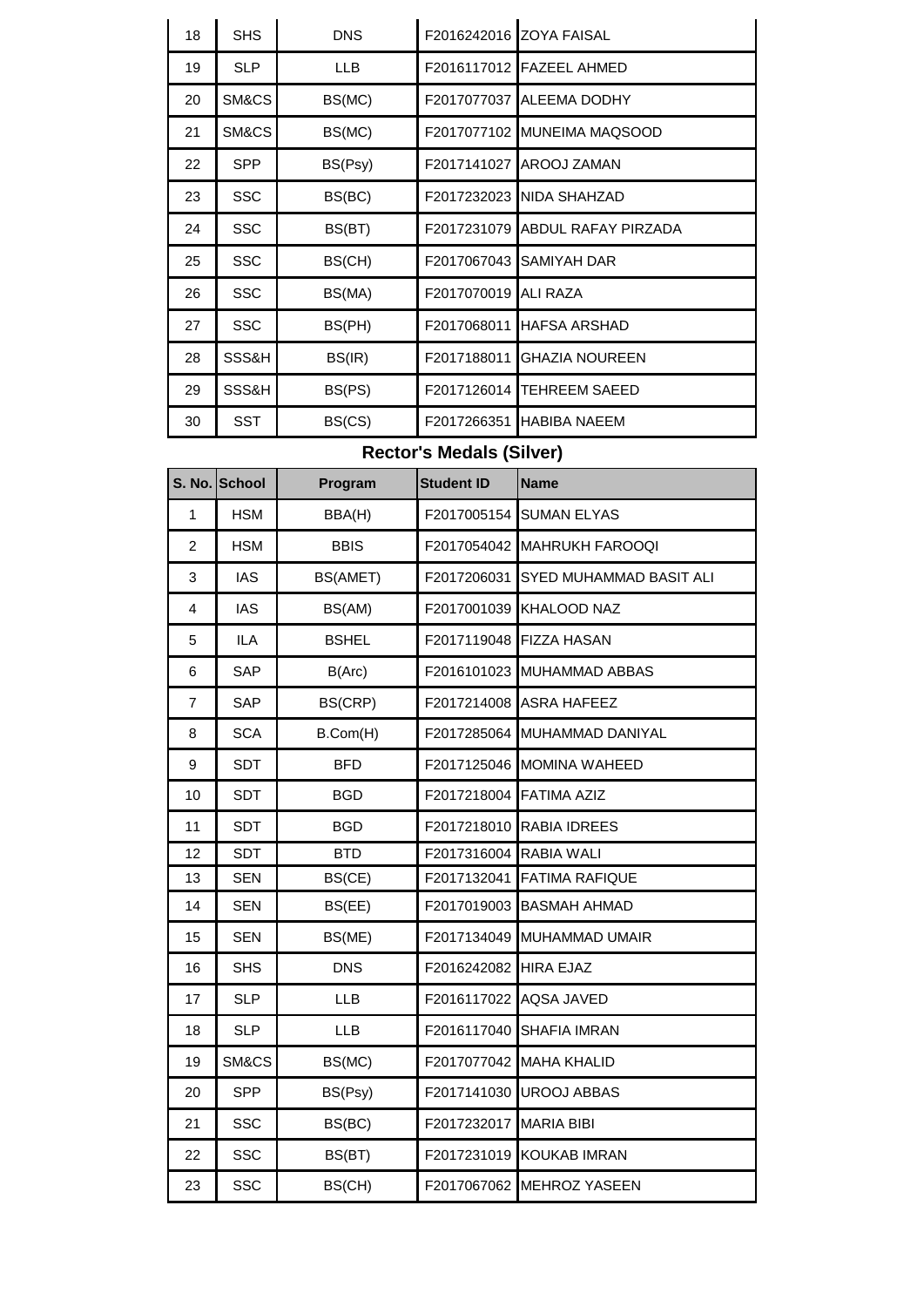| 24 | <b>SSC</b> | BS(PH)  |             | F2017068010 ROOHA RIZWAN   |
|----|------------|---------|-------------|----------------------------|
| 25 | SSS&H      | BS(GS)  |             | F2017318012 TEHREEM IQBAL  |
| 26 | SSS&H      | BS(IR)  | F2017188010 | <b>ISIDRA NASHEEN</b>      |
| 27 | SSS&H      | BS(SED) | F2017258001 | <b>SYED BILAL HASSAN</b>   |
| 28 | <b>SST</b> | BS(CS)  | F2017266092 | <b>ANAM RIAZ</b>           |
| 29 | <b>SST</b> | BS(CS)  |             | F2017266234 MUHAMMAD BILAL |
| 30 | <b>SST</b> | BS(SE)  | F2017065088 | AHSAN JAVED                |
| 31 | <b>SST</b> | BS(IT)  | F2017356035 | IMUHAMMAD SALMAN           |

# **Rector's Academic Excellence Award (Gold)**

|                 | S. No. School | Program     | <b>Student ID</b> | <b>Name</b>                 |
|-----------------|---------------|-------------|-------------------|-----------------------------|
| 1               | <b>HSM</b>    | EMBA(W)     | F2019374016       | AMMAR AMER                  |
| 2               | <b>HSM</b>    | <b>EMBA</b> | F2019373002       | MUHAMMAD OMER ASLAM         |
| 3               | <b>HSM</b>    | MBA(Ev)     | F2019274011       | HUNAIN SOHAIL SHEIKH        |
| 4               | <b>HSM</b>    | MBA(Ev)     | S2020273004       | <b>SAAD TAHIR</b>           |
| 5               | ILA           | MA(Eng)     | F2019150017       | <b>ALI ASHRAF AWAN</b>      |
| 6               | <b>SPP</b>    | MSc(Psy)    | F2019142006       | IROHAMA LUQMAN              |
| $\overline{7}$  | SM&CS         | <b>MMC</b>  | F2019057012       | <b>JAREER</b>               |
| 8               | <b>SCA</b>    | M.Com       | F2019045036       | <b>GHANIA BASIT KHAN</b>    |
| 9               | <b>SPA</b>    | <b>MBF</b>  | F2019275015       | <b>FAROOQ IJAZ</b>          |
| 10              | <b>SPA</b>    | MCS(E)      | F2019027042       | <b>IMUHAMMAD MUZAMMAL</b>   |
| 11              | <b>SPA</b>    | <b>MHRM</b> | F2019277014       | <b>USWA MUNAWAR</b>         |
| 12 <sup>2</sup> | <b>SPA</b>    | MIT         |                   | F2019052033 MUHAMMAD FAISAL |
| 13              | <b>SPA</b>    | <b>MSCM</b> | F2019302003       | IKHURRAM CHAUDHRY           |

### **Certificate of Excellence**

|    | S. No. School                                           | <b>Program</b> | <b>Student ID</b>      | <b>Name</b>                |  |  |  |
|----|---------------------------------------------------------|----------------|------------------------|----------------------------|--|--|--|
|    | <b>HSM</b>                                              | EMBA(W)        |                        | F2019374011 FAWAD MALIK    |  |  |  |
| 2  | ILA                                                     | MA(Eng)        |                        | F2019150022 ASRAR HASSAN   |  |  |  |
| 3  | <b>SPA</b>                                              | <b>MPM</b>     |                        | F2019151002 MARYA KAMRAN   |  |  |  |
| 4  | <b>SPP</b>                                              | MSc(Psy)       | F2019142016            | MUSHYYDAH ABID ATTIQ       |  |  |  |
| 5  | SM&CS                                                   | <b>MMC</b>     | F2019057023            | <b>AKASH AMJAD</b>         |  |  |  |
| 6  | <b>SCA</b>                                              | M.Com          |                        | F2019045002 MUHAMMAD MOAAZ |  |  |  |
| 7  | <b>SCA</b>                                              | <b>MBS</b>     |                        | F2019354004 SAMIAH AKHTAR  |  |  |  |
| 8  | <b>SPA</b>                                              | <b>MBF</b>     |                        | F2019275014 BILAL BIN AWAR |  |  |  |
| 9  | <b>SPA</b>                                              | <b>MHRM</b>    |                        | F2019277018 RAHAT MUKHTAR  |  |  |  |
| 10 | <b>SPA</b>                                              | MIT            |                        | F2019052031 MARRYAM FAZAL  |  |  |  |
| 11 | <b>SPA</b>                                              | <b>MSCM</b>    | F2019302001 SHAHID ALI |                            |  |  |  |
|    | <b>Research Publication Award for MS/MPhil Students</b> |                |                        |                            |  |  |  |

|              | בווסטוס ווון שמונים וטו וטו ווויס וואר וועל מינו של המשפחה ו |             |                   |                          |  |  |  |
|--------------|--------------------------------------------------------------|-------------|-------------------|--------------------------|--|--|--|
|              | S. No. School                                                | Program     | <b>Student ID</b> | <b>Name</b>              |  |  |  |
|              | <b>SSC</b>                                                   | MS(MA)      | S2019109012       | Ayesha Khalid            |  |  |  |
| $\mathbf{2}$ | <b>SSC</b>                                                   | MS(MA)      | F2019109028       | Saima Afzal              |  |  |  |
| 3            | <b>SSC</b>                                                   | MS(MA)      | F2019109044       | Saif Ur Rehman           |  |  |  |
| 4            | <b>SSC</b>                                                   | MS(MA)      | S2019109014       | Waqas Ali Faridi         |  |  |  |
| 5            | SSS&H                                                        | MPhil (IR)  | F2019353021       | Muhammad Musab Saeed     |  |  |  |
| 6            | SSS&H                                                        | MPhil (IR)  | S2019353015       | Nida Sheikh              |  |  |  |
| 7            | SSS&H                                                        | MPhil (ELM) | S2019262024       | Muhammad Gouhar Iftikhar |  |  |  |
| 8            | SSS&H                                                        | MPhil (ELM) | S2019262017       | Sajida Saif              |  |  |  |
| 9            | SSS&H                                                        | MPhil (Psy) | F2018238004       | Sidra Mushtaq            |  |  |  |